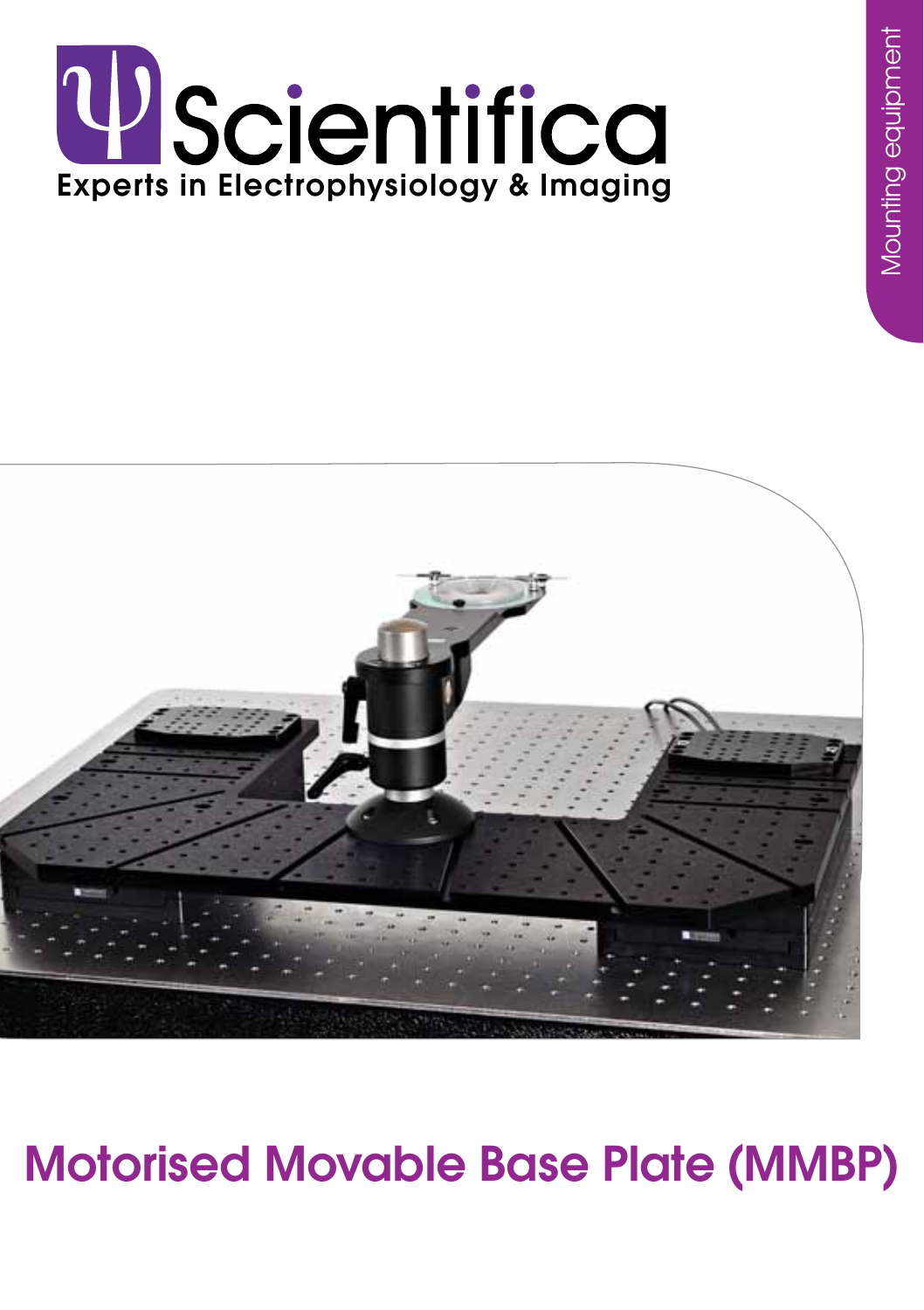### Motorised Movable Base Plate

Our Motorised Movable Base Plate (MMBP) is a large, low-level translation surface for electrophysiology and imaging. It offers smooth movement of the sample and manipulator. It has been designed to suit applications where the microscope must remain stationary and is ideal for users wishing to switch between in vitro and in vivo studies.

Our MMBP overcomes space limitations imposed by in vivo, multi-photon or confocal equipment. A range of top plate sizes ensures trouble-free capability with all major microscope manufacturers.



#### Large Mounting Area

Our MMBP features a large mounting surface, offering plenty of space for manipulators, sample and other equipment. Either the tapped hole pattern on the surface or sliding carriages can be used to position your equipment, offering convenience and complete stability.

Samples are usually mounted on a height adjustable post and platform. For easier access and exchange, the platform can be rotated out and returned to a repeatable 'home' position.

#### In vivo and in vitro experiments

As well as gaining valued space around your microscope, the MMBP can be used for both in vivo and in vitro experiments.

As studies (on either sample type) can take place on the same workstation, this saves the space and cost of requiring a secondary rig.

We offer an extensive accessory range enabling the integration of stereotaxic equipment and sample plates.

### Low Profile

With the top plate barely more than 60 mm above the surface of the anti-vibration table, the MMBP can solve many of the problems encountered with taller 'platform' style mounting systems.

Access to the microscope is easy and the surface translates underneath detectors or other side mounted equipment that can interfere with travel or mounting.

#### 50 mm of smooth movement

Electrically quiet in operation, the MMBP features 50 mm of smooth motorised travel in X and Y axes, at a resolution of 20 nm. This low-noise translation enables the user to roam to other areas of interest while retaining established patches.

The MMBP is ideal for long-term electrophysiological recordings and imaging techniques which require the utmost stability.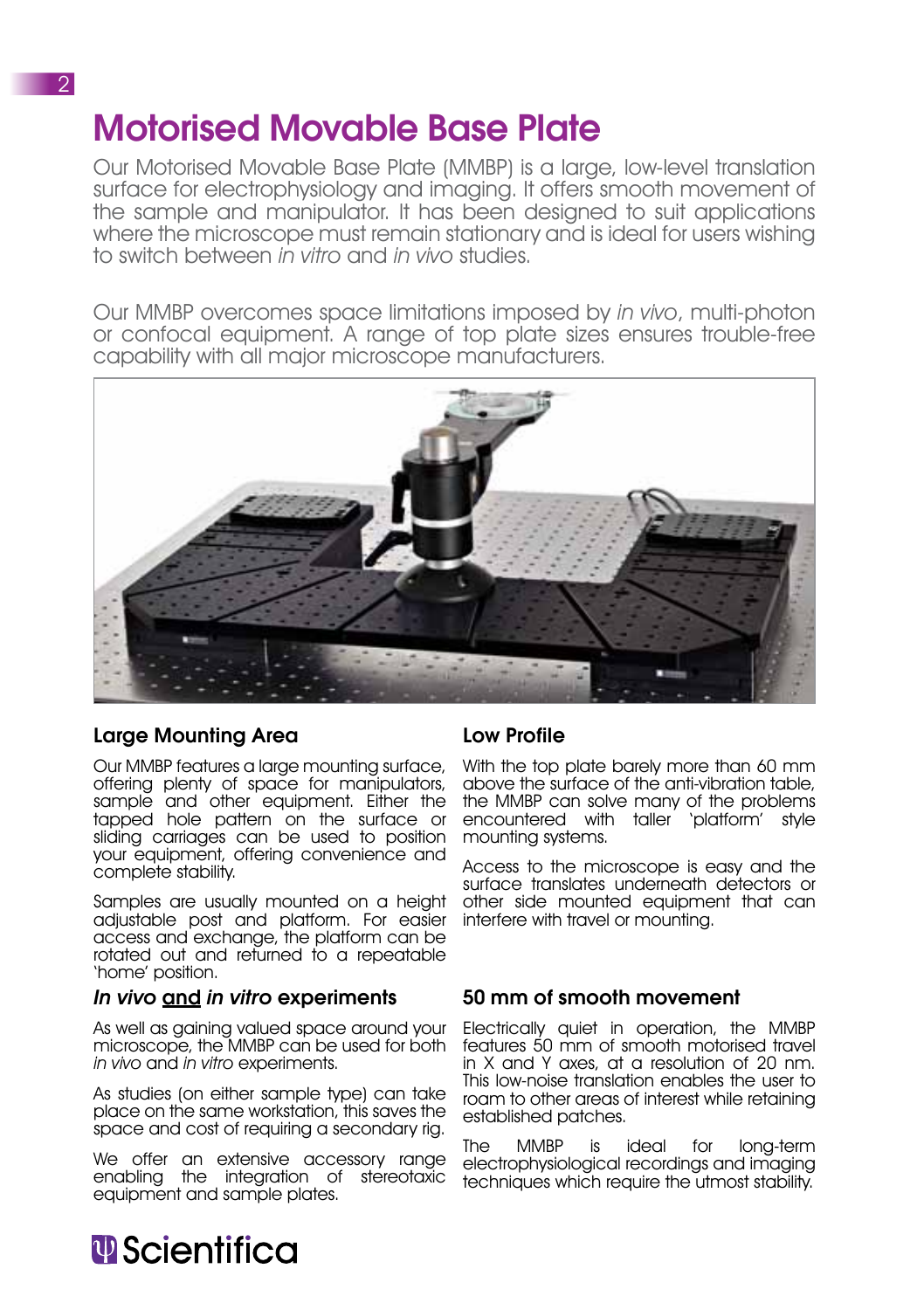The MMBP in an in vivo setup including the LBM-7 and IVM, a PatchStar Micromanipulator and in vivo mounting plate.

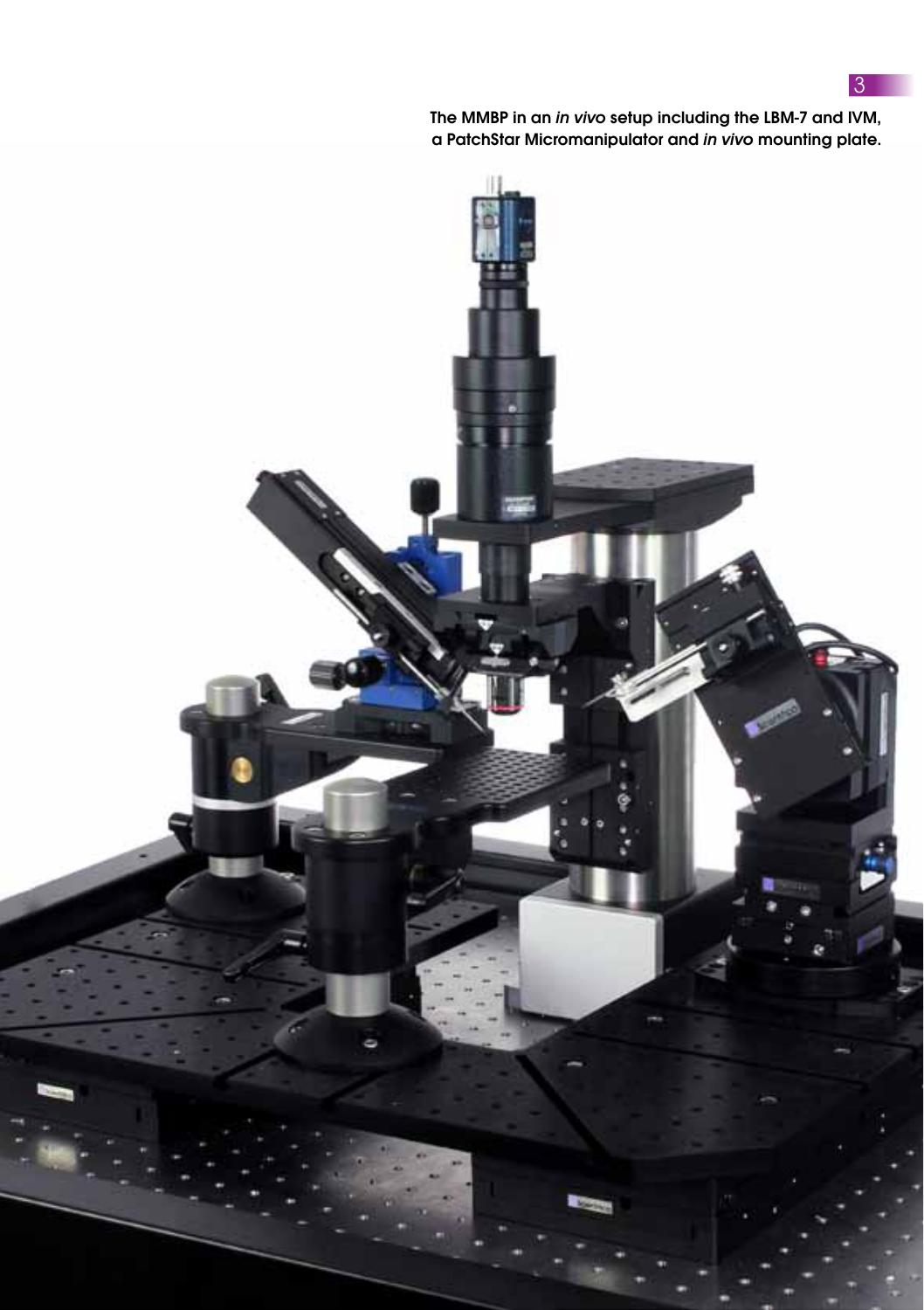### **Benefits**

A unique innovation developed in close collaboration with electrophysiologists, the MMBP is designed to be versatile and intuitive. It is simple to operate, but is packed with features that will improve your research efficiency and the quality of your recordings.





#### **Compatibility**

Our MMBP is designed to be compatible with upright microscopes from all major manufacturers. As detailed on page 9, differing sized top plates can be requested enabling trouble-free operation when using microscopes from; Olympus, Nikon, Zeiss and Leica.

Our MMBP is frequently employed with the Scientifica SliceScope, benefiting from the SliceScope's ability to convert to in vivo configuration; for unrivalled sample access.

#### Intelligent motorisation

Our MMBP has been carefully engineered to guarantee utmost stability and smooth motion. With high-precision stepper motors, crossed roller bearings and anti-backlash lead screws, you can be confident that translating around samples will be smooth and predictable.

The Linlab software (used to customise the MMBP and other motorised products), includes the unique 'Follow' function proving a significant time saver. It enables you to virtually 'link' multiple manipulators to the movement of the MMBP and the focus of your microscope.

Additionally, points of interested can be tagged and returned to at the click of a mouse, making the system very easy to use.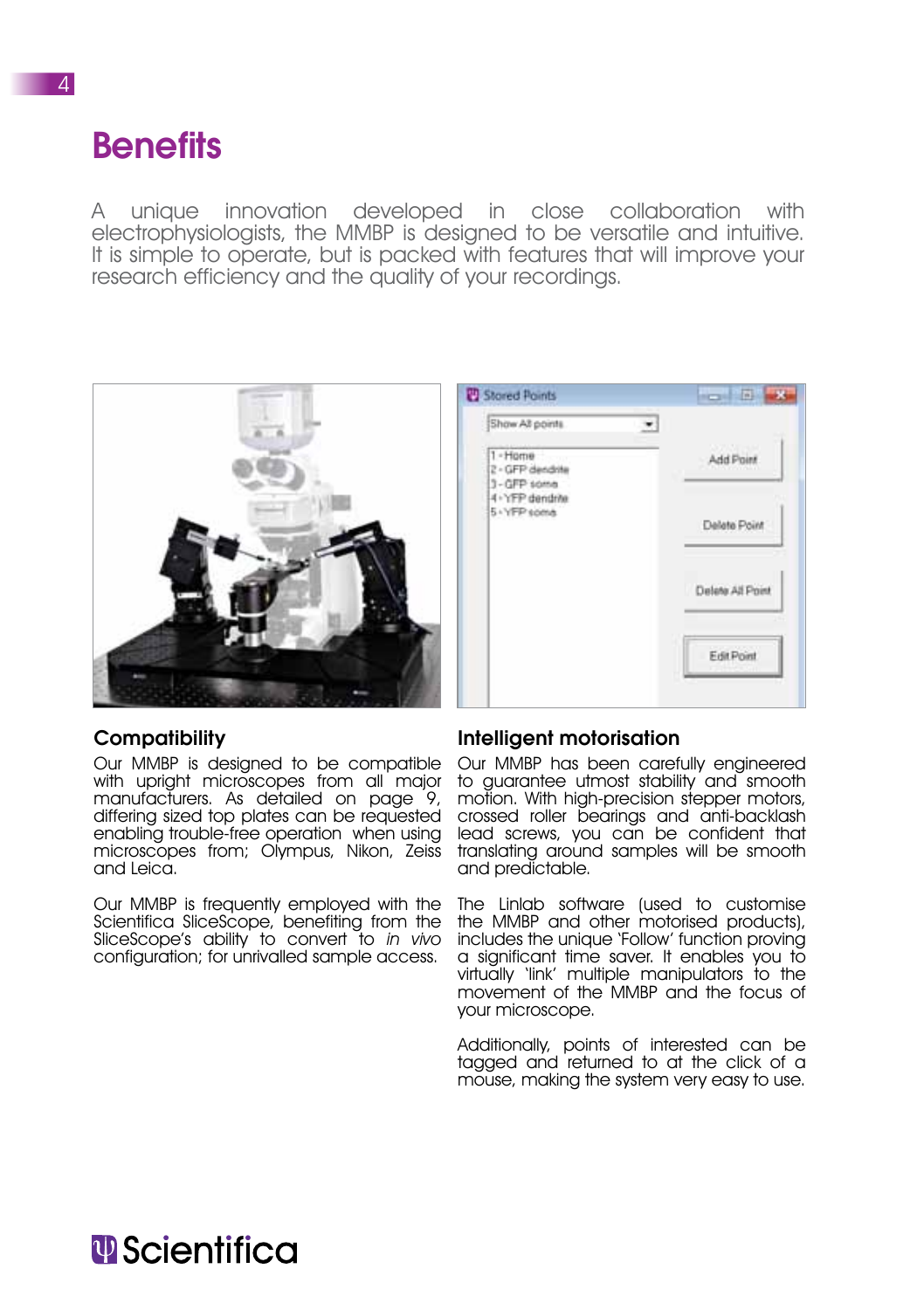

#### Convenient sliding carriages

As well as featuring a tapped hole pattern (for attaching equipment around your sample) the MMBP's slots accept lockable sliding carriages (three supplied) - usually used for mounting micromanipulators.

This unique mounting system offers unrestricted freedom of movement in order to precisely position and fix your manipulators. This ensures you make the most of your manipulator's travel range by starting in an ideal 'home' position.

In addition, equipment mounted onto the sliding carriages can be quickly removed from the recording area for additional sample or microscope access.



#### Future Proof Accessories

For in vitro use, the MMBP is shipped with a short post and platform sample plate holder with perfusion accessories. Accepting standard 108 and 110 mm chamber adaptors, this provides excellent flexibility of positioning and sample height.

The post and platform can be exchanged for an in vivo variant, featuring tapped holes to accept a wide range of stereotaxic restraint accessories. The MMBP can be ordered with one of these options, or both for fast and simple exchange.

Other accessories are available ensuring that every experimental requirement can be accommodated. Speak to your sales representative for advice on your individual requirements.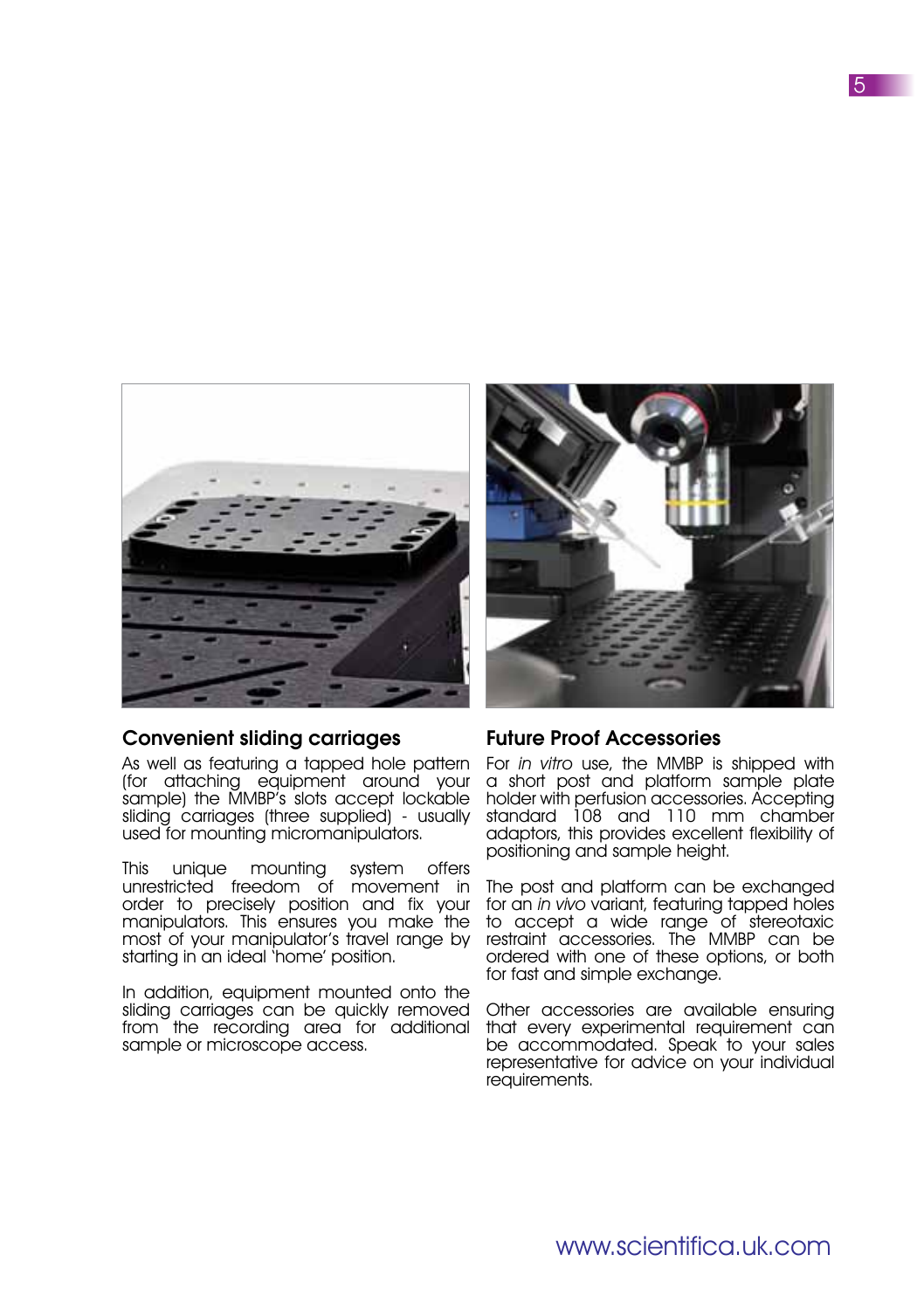### Control Options

To fulfil our ambition of making our equipment as accessible and easy to use as possible; Scientifica offers a series of control options which are configurable with the entire range of manipulation and translation products.



Joystick, Control Cube and PatchPad (left to right)

### Control Cube

Compact and comfortable to use, this popular wheeled design gives fingertip control and excellent functionality.

An array of buttons and switches gives fast access to a variety of functions; activating the "approach" axis, adjusting speed, setting and recalling memory positions and more.

The three wheels, each corresponding to an axis of movement, can be converted by the user between left and right handed use and customised to your preferences.

#### **Joystick**

An alternative to the control cube is our joystick with its ergonomic design that offers intuitive directional control in all three axes. With movement speed proportional to the amount of deflection applied, a speed change button enables you to customise the device to your preference.

This functionality enables you to comfortably and naturally use the joystick whilst concentrating entirely on the experiment taking place.

#### The PatchPad

With this flat panel design, each axis of movement can be allocated a wheel on the panel, adding flexibility of control to suit your spatial and personal requirements.

Additionally a touch screen variant of the PatchPad can be used to switch between more than two devices.

The PatchPad features the same easy access buttons and switches as the Control Cube; allowing you to store memory positions, activate the "approach" axis and adjust speed.

#### LinLab Software

While all our equipment can be operated without connection to a PC, some users prefer to customise their systems. Each motorised Scientifica product includes the free Scientifica LinLab software. LinLab will allow you to set the speed and direction of movement, step sizes, positional display and memory positions.

You can accurately read approach angles from the manipulators, use the "Follow" function to virtually link the movement of multiple motorised products and take advantage of other unique capabilities.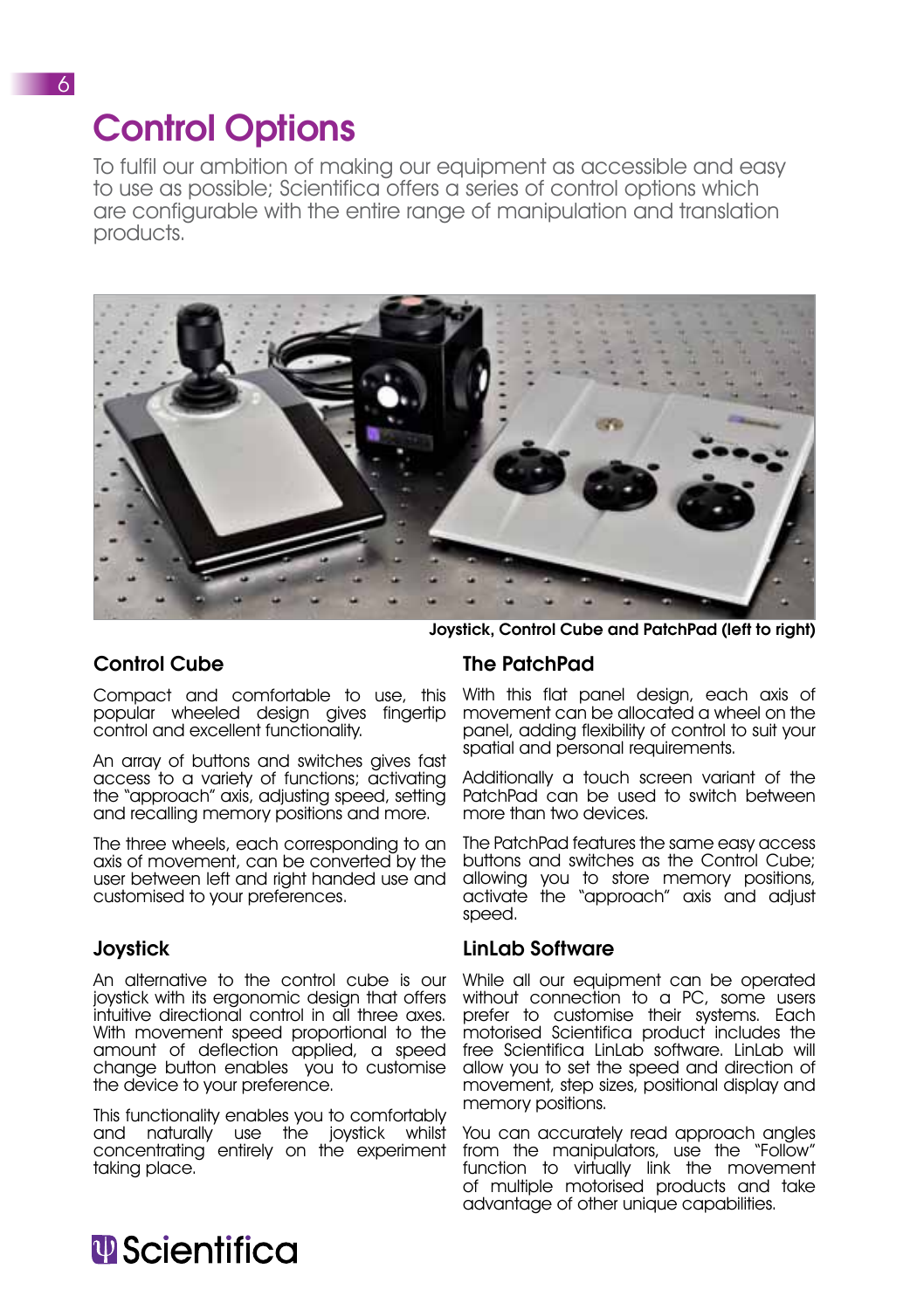### SliceScope Pro 6000 & PatchPro 6000 Complete setups

The 6000 systems cost-effectively integrates with the MMBP into a complete patch clamping solution, including micromanipulators and control hardware.



#### SliceScope Pro 6000

The SliceScope Pro Series has been developed by us in close collaboration with world-leading researchers, creating an electrophysiology friendly motorised microscopy system.

It provides a very stable, compact platform with outstanding Olympus optics. Full motorisation ensures no manual intervention is required, minimising risk of disrupting a patch or losing your seal. The compact frame of the SliceScope allows more equipment to be easily mounted around your sample; allowing you to add more manipulators in the future, or upgrade to other techniques.

#### Advantages

Narrow profile offers more space for equipment around your sample

Motorised focus offers fine control

Motorised condenser control for optimal Koehler illumination

Compatible with a full range of accessories, light sources and contrasting techniques



#### Patch Pro 6000

The PatchPro systems are integrated patch clamping solutions that work in conjunction with fixed-stage nosepiece focussing microscopes from Olympus, Zeiss, Nikon and Leica.

The system allows you to control manipulators, microscope translators and temperature equipment, all from two neat, easy to use consoles. Additionally, a Z-Focus module is available for a range of microscopes should it be required.

#### Advantages

Future-proof modular system allows you to add or subtract equipment at a later date

Ample space for sample movement or substage detection units

Software control and storage of memory positions for quick easy navigation to areas of interest

Unique "Follow" function, virtually linking devices for faster simple navigation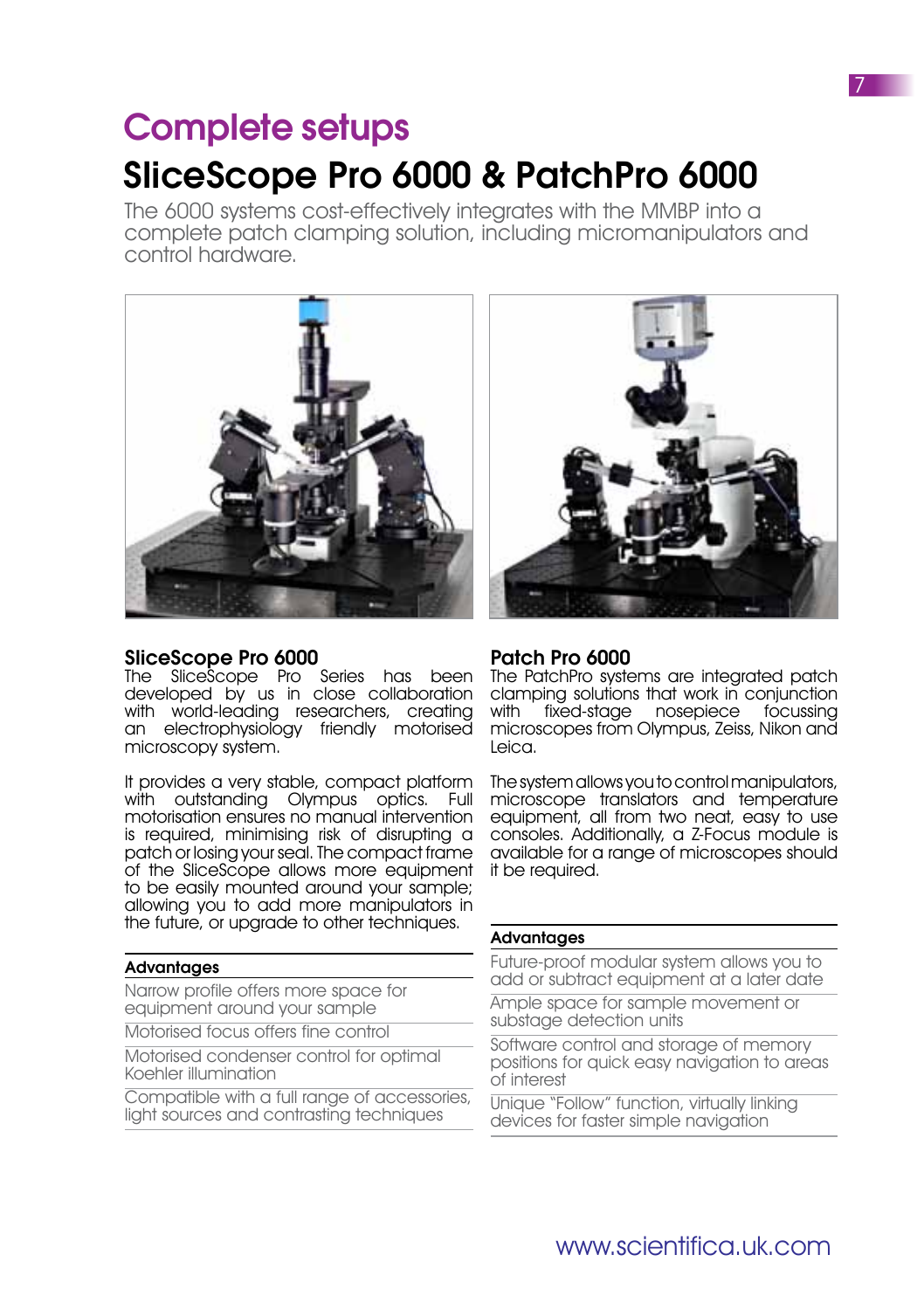### Technical Specifications

| <b>Specifications</b>         |                        |
|-------------------------------|------------------------|
| Number of Axes                |                        |
| X Travel:                     | $50 \, \mathrm{mm}$    |
| Y Travel:                     | $50 \text{ mm}$        |
| Flectronic Resolution:        | $20 \text{ nm}$        |
| Speed (Minimum):              | 0.1 $\mu$ m per second |
| (Maximum):                    | 4 mm per second        |
| <b>Mechanical Resolution:</b> | 100 nm                 |
|                               |                        |

### Ordering Information

| <b>Product Option</b>                                     | Order number        |
|-----------------------------------------------------------|---------------------|
| MMBP, with in vitro sample plate holder (Metric)          | MMBP-7000-00        |
| MMBP, with in vitro sample plate holder (English)         | MMBP-7000-50        |
| MMBP, with in vivo sample plate holder (Metric)           | MMBP-7200-00        |
| MMBP, with in vivo sample plate holder (English)          | MMBP-7200-50        |
| Additional mounting carriage (Metric)                     | MTP-3600-00         |
| Additional mounting carriage (English)                    | MTP-3600-50         |
| Set of 4 riser blocks to increase height of MMBP by 50 mm | <b>MMBP-7000-RB</b> |

All MMBPs include the following as standard: 3 mounting carriages, Slice Recording Chamber Kit (containing 2 Bath Plate tools, Cover Slips, Perspex Bath Chamber, Ferromagnetic Ring & RTV sealant), 2 protective splash covers, 1U Control Rack and Linlab Software for Windows.

These order numbers should be appended with the following codes to designate your choice of control option:

| $C =$ Control Cube | $P =$ PatchPad        |
|--------------------|-----------------------|
| $J = JoyStick$     | $PT =$ PatchPad Touch |

Please speak to a member of our product specialist team if you need assistance in selecting the most appropriate equipment for your requirements.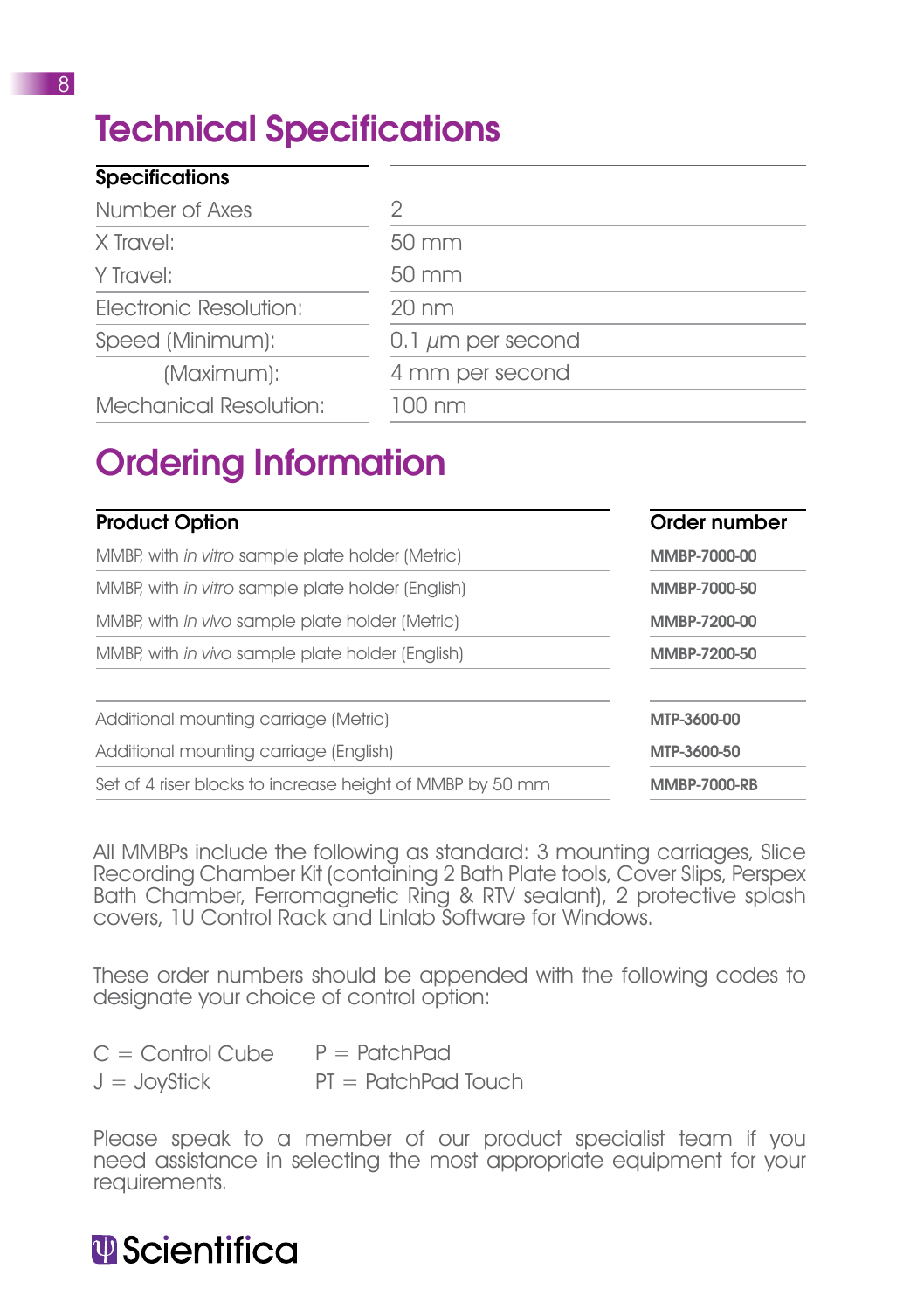### Schematics - (mm)



www.scientifica.uk.com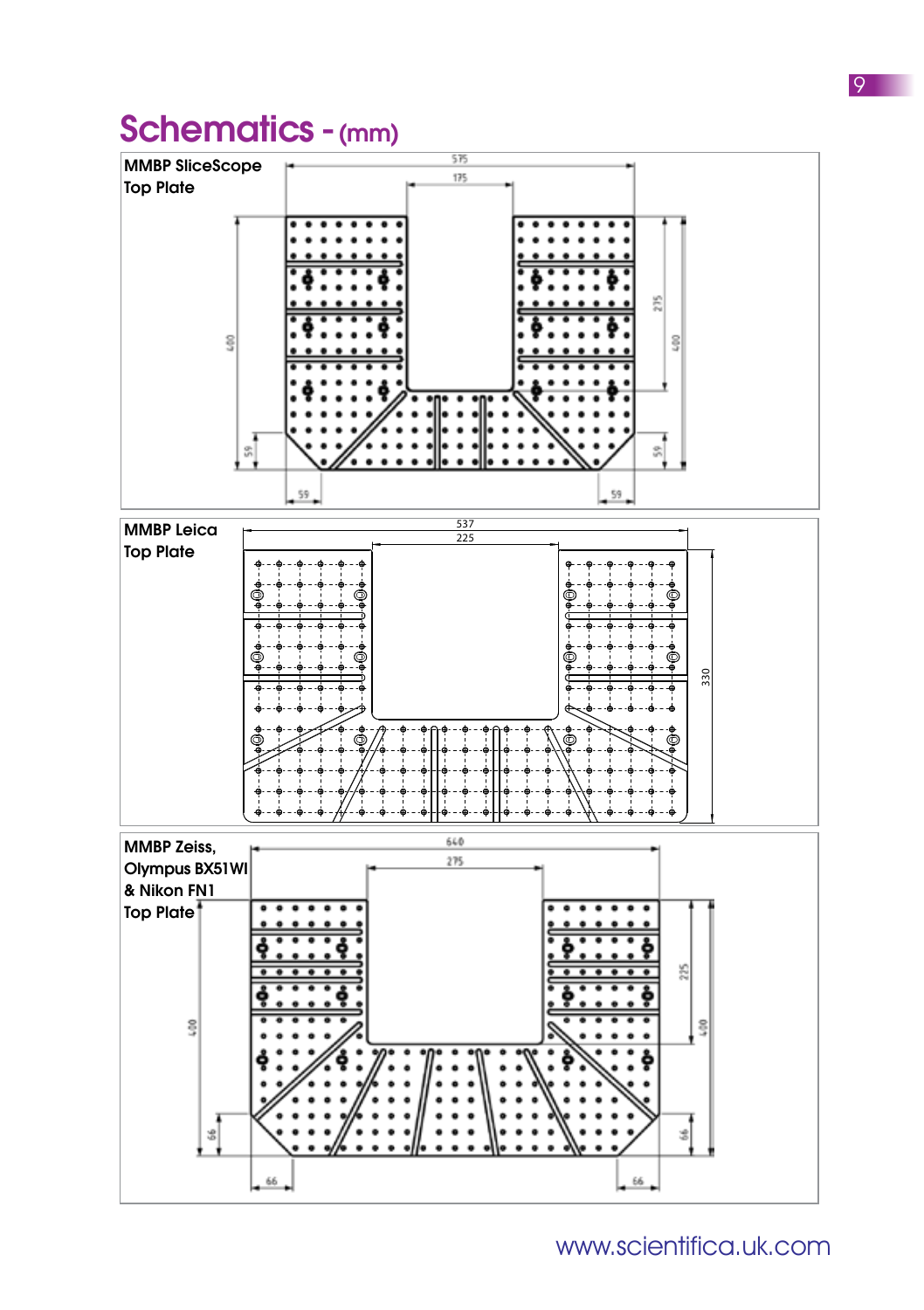### **Schematics**

### MMBP height

Please note: the height from bench surface to the mounting surface is the same for all top plate models. Please see diagrams on the previous page for horizontal clearances.



### **Warranty**

Scientifica's success has been founded on supplying the very best support and application of significant experience in manufacturing and distributing within the electrophysiology and imaging fields. We would therefore really value the opportunity to understand your applications better and to offer no obligation advice on equipment, configurations and compatibility.

All Scientifica instruments are sold with a two year warranty giving you complete peace of mind. This covers all defects in manufacturing and materials. In this unlikely event, Scientifica will remedy either by repair or replacement.

Our team of customer support engineers is dedicated to providing you with the very best advice and support, should you experience any difficulties with our products.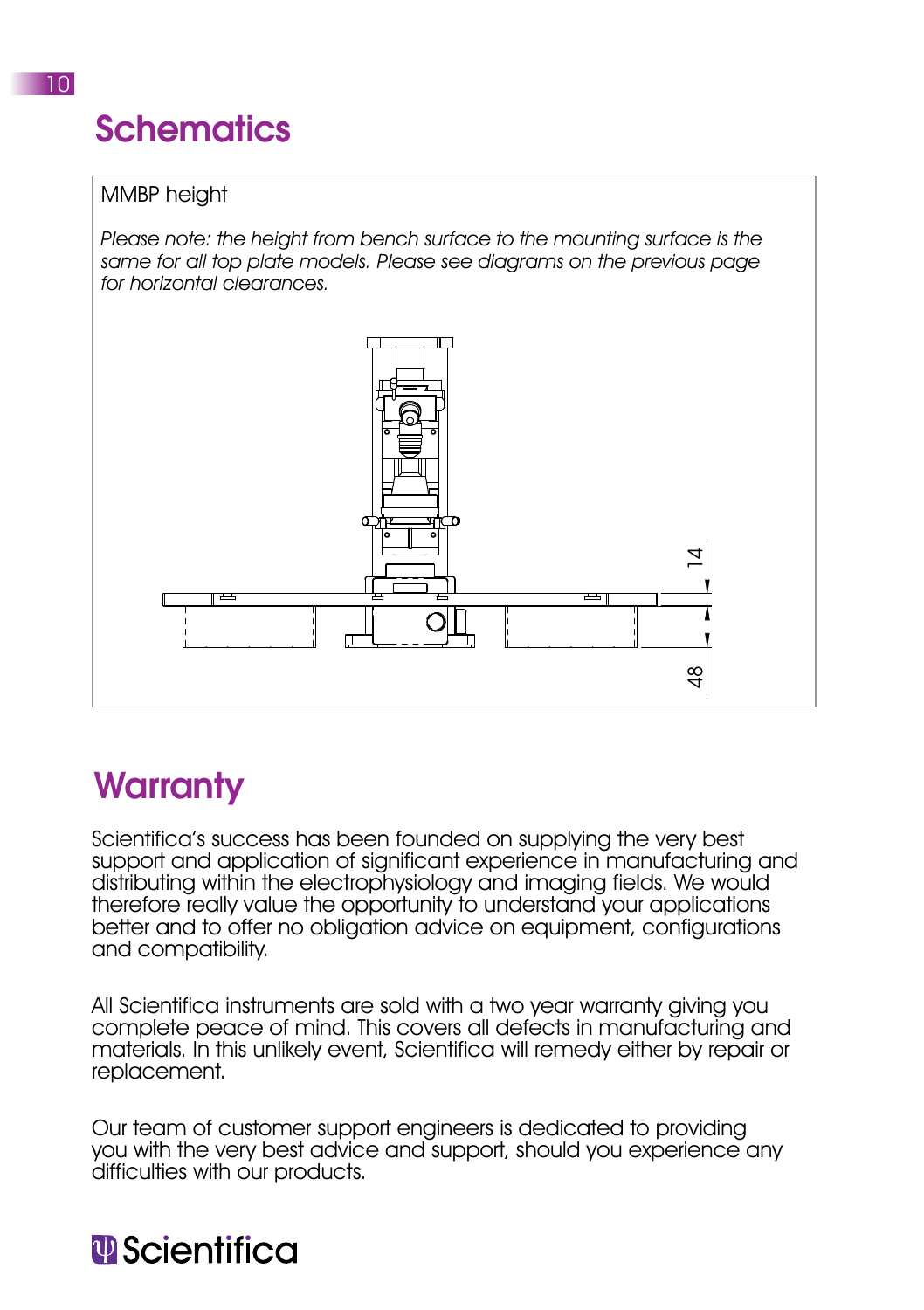## A guide to Scientifica's mounting range

### Movable Microscope



Universal Motorised Stage<br> **OR** 

One of the following platform systems



**SlicePlatform** 





SlicePlatform are combined with our Universal Motorised Stage (UMS) for smooth microscope

Manual XY Stage

movement.

The Post & Platform, SlicePlatform and Inverted

Inverted SlicePlatform

### Fixed Microscope Movable Top Plate Movable Top Plate Motorised Movable Top Plate Inverted Movable Top Plate Inverted Movable Top Plate Inverted Motorised Movable Top Plate Motorised Movable Base Plate Complete Systems All of the mounting options above are available as a package with Manipulators and a Microscope (either SliceScope or most major upright and inverted Microscopes) - a complete turnkey solution for your research.